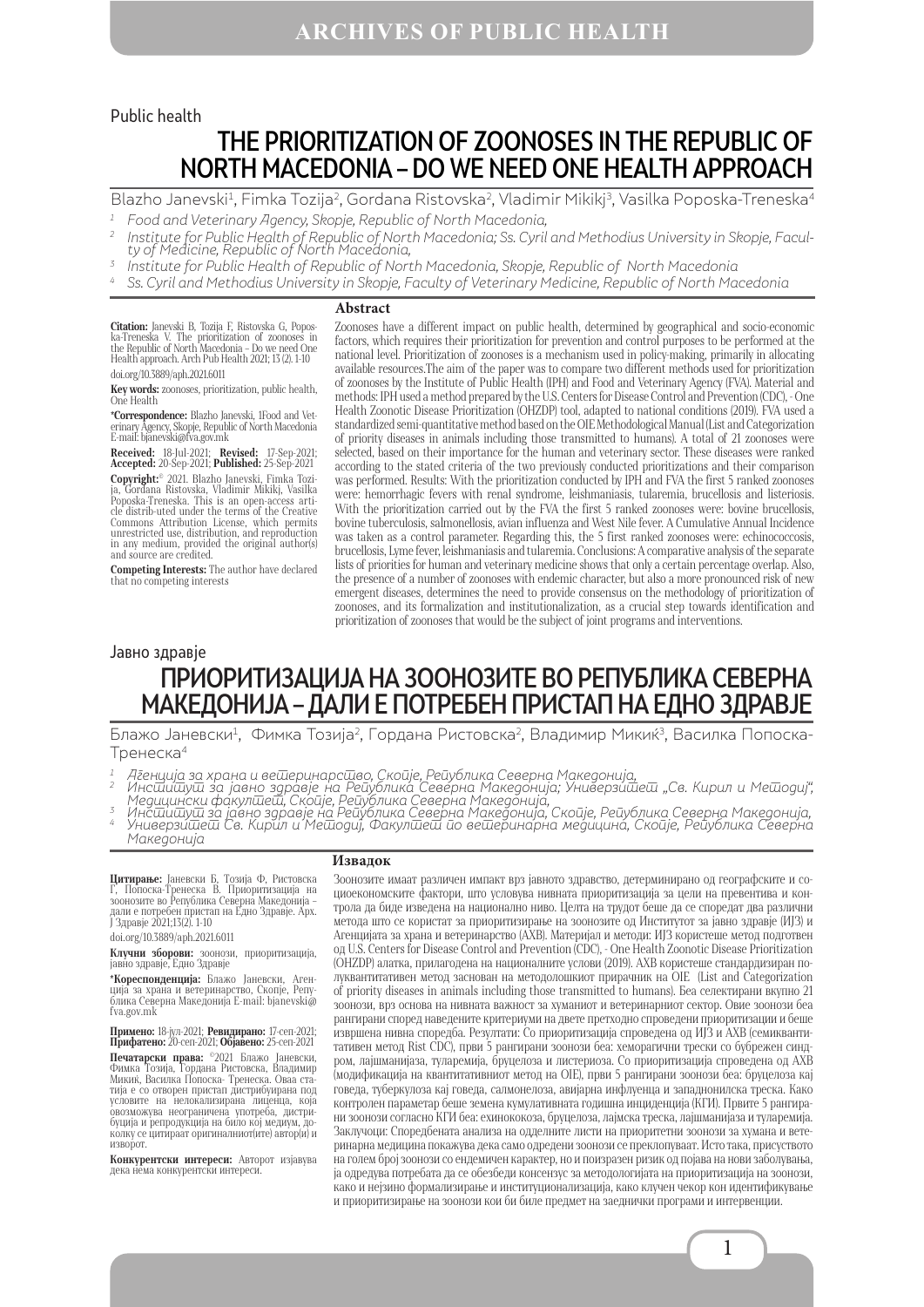#### **Introduction**

Zoonoses are infectious diseases that can be transmitted between animals and humans, directly or indirectly, and especially through direct contact and / or through food. Zoonoses pose a persistent public challenge due to the dynamic and complex nature of the problem1 . Apart from the basic characteristics of infectious diseases that make them a subject of special interest for human and veterinary medicine, zoonoses have a special feature that makes them a common problem for both disciplines. The importance of zoonoses for human medicine and public health stems from their pathogenicity to humans, but also the economic losses they can directly and indirectly inflict on farmers and business operators, as well as their overall socio-economic impact<sup>2-4</sup>.

Prioritization is defined as a process of evaluation of a group of entities and their ranking in order of their importance or urgency, i.e. systematization in relation to certain predefined criteria - a process of defining priorities in most areas of public health3. Defining the priorities in the field of infectious diseases and classification of the most important pathogens in terms of their importance for a certain country - prioritization is applied by several institutions and countries. Prioritization as an instrument is especially important when creating certain policy and allocating public health resources in a given country.

In the past, recognized prioritization methods were used by a range of health professionals to identify infectious diseases in the domain of public health and animal health, for national surveillance and risk assessment programs, including zoonoses.

Prioritization methodologies have been developed and discussed for different goals and priorities. Methods, depending on the selection criteria and the ranking of pathogens, are defined as qualitative, semi-quantitative and quantitative<sup>5</sup>. Different methods have been used by researchers. The published materials on the process of prioritization of diseases differ in the number of pathogens that are ranked, the number of criteria by which they are ranked and the methods used. Quantitative methods are applied when there is empirical data, such as disease burden, and socio-economic impact as well as when there are effective surveillance systems. Semiquantitative and qualitative methods are used when data are insufficient or not available at all<sup>2</sup>.

The aim of the paper was to compare two different methods used for prioritization of zoonoses by the Institute of Public Health (IPH) and Food and Veterinary Agency (FVA).

#### **Materials and methods**

IPH used the method developed by the U.S. Centers for Disease Control and Prevention (CDC), - One Health Zoonotic Disease Prioritization (OHZDP) tool, adapted to national conditions (2019)<sup>5</sup>.

FVA used the standardized semi-quantitative method based on the OIE Methodological Manual (List and Categorization of priority diseases in animals including those transmitted to humans). The methodology is based on the document of the World Organization for Animal Health - Office International des Epizooties (OIE)6 . The methodology is officially adopted by the Food and Veterinary Agency<sup>7</sup>.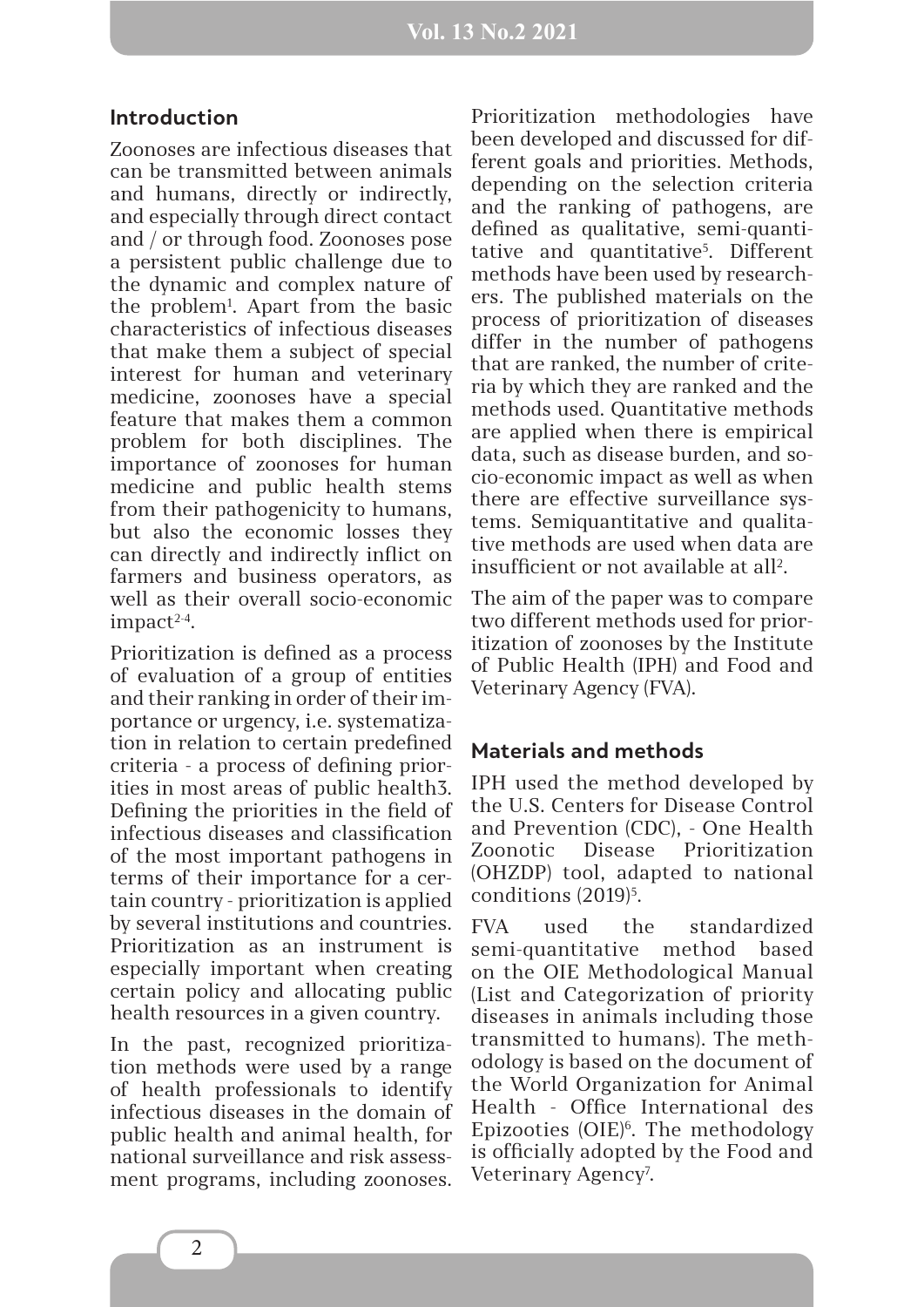The categorization itself is conducted in three phases:

- Preparation of a List of infectious diseases in animals that are categorized and prioritized (with special reference to zoonoses) and a list of infectious diseases - zoonoses in humans, according to the national legislation for zoonoses that are legally regulated in human and veterinary medicine 8, 9.

- Provision and processing of data on zoonoses in the human population and animal population.

- Implementation of categorization and prioritization of zoonoses from the previously defined list in accordance with certain criteria and values and comparison with the list of IPH and the cumulative annual incidence (CAI) 10.

**Phase 1** List of zoonoses that are categorized and prioritized

The lists of zoonoses that are categorized and prioritized are prepared on the so-called legal basis, i.e. only the diseases that are legally regulated are included. The list of infectious diseases in animals that are categorized and prioritized is prepared as a joint combined list of diseases that are legally regulated in accordance with the national legislation of North Macedonia and a list of diseases that are legally regulated in accordance with EU legislation. This list also includes zoonoses that are important from the aspect of veterinary public health (foodborne infections and intoxications and vector borne diseases).

### *Phase 2*

The first prioritization was made by the Institute of Public Health (IPH),

in cooperation with representatives of the FVA, with the methodology of the U.S. Centers for Disease Control and Prevention (CDC), - One Health Zoonotic Disease Prioritization (OHZDP) tool, adapted to national conditions (2019). Prioritization is based on the One Health Approach methodology developed by CDC Atlanta in several steps<sup>5</sup>:

First step - preparation of a working group with representatives from the human and veterinary sector and preparation of a list of zoonoses that should be ranked. The list of diseases that are subject to ranking (prioritization) is composed of selected zoonoses and vector communicable diseases that are subject to mandatory reporting in the public health sector and in the veterinary sector. Second step - defining criteria for selection of public health significance of zoonoses, selected in the first step. Third step developing questions by defining a categorical question for each of the criteria selected in the second step. Fourth step - ranking of the criteria with individual ranking of the criteria specified in step 2 by each representative, and then the individual grades are combined and a common list of ranked criteria is obtained. Fifth step - ranking the zoonoses where each zoonosis is scored based on the answers for each criterion, the scores for each disease are summed and normalized according to the maximum score, thus obtaining the final list of priority diseases.

#### **Results**

List of ranked zoonoses according to the methodology of IPH is presented in Table 1.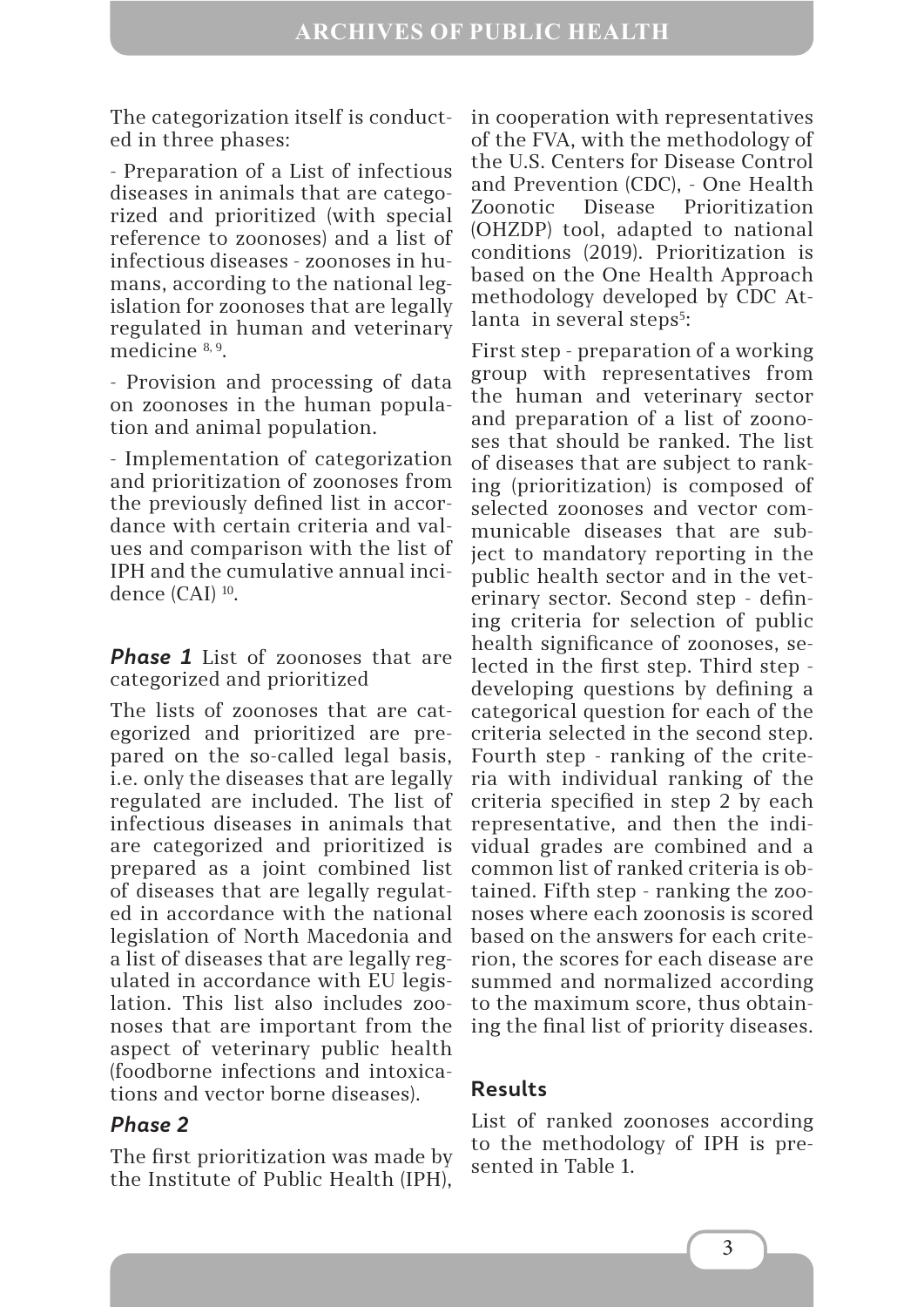| <b>Zoonosis</b>                        | <b>Total points</b> | <b>Normalized</b><br>result | <b>Rank</b>    |
|----------------------------------------|---------------------|-----------------------------|----------------|
| Hemorrhagic fevers with renal syndrome | 24.00               | 1.00                        | $\mathbf{1}$   |
| Leishmaniasis                          | 23.17               | 0.97                        | $\overline{2}$ |
| Tularemia                              | 23.17               | 0.97                        | 3              |
| <b>Brucellosis</b>                     | 22.58               | 0.94                        | $\overline{4}$ |
| Listeriosis                            | 21.92               | 0.91                        | 5              |
| <b>West Nile Virus Infections</b>      | 21.67               | 0.90                        | 6              |
| Salmonellosis                          | 20.67               | 0.86                        | 7              |
| Leptospirosis                          | 19.75               | 0.82                        | 8              |
| Tetanus                                | 19.75               | 0.82                        | 8              |
| Echinococcosis                         | 19.08               | 0.80                        | 10             |
| Verotoxigenic E. coli infection        | 18.42               | 0.77                        | 11             |
| <b>Trichinellosis</b>                  | 17.83               | 0.74                        | 12             |
| Avian Influenza (HPAI, LPAI)           | 17.67               | 0.74                        | 13             |
| Anthrax                                | 16.50               | 0.69                        | 14             |
| Lyme fever                             | 16.33               | 0.68                        | 15             |
| <b>Rabies</b>                          | 13.75               | 0.57                        | 16             |
| Q Fever                                | 13.00               | 0.54                        | 17             |
| Prion diseases                         | 11.25               | 0.47                        | 18             |
| Pestis                                 | 10.25               | 0.43                        | 19             |
| Encephalitis (arthoborne)              | 9.75                | 0.41                        | 20             |
| Campylobacteriosis                     | 9.00                | 0.38                        | 21             |
| <b>Rift Valey Fever</b>                | 0.00                | 0.00                        | 22             |
| Japanese encephalitis                  | 0.00                | 0.00                        | 22             |
| <b>Glanders</b>                        | 0.00                | 0.00                        | 22             |
| Giradiasis                             | 0.00                | 0.00                        | 22             |
| Shigelosis                             | $0.00\,$            | $0.00\,$                    | 22             |

**Table 1.** List of ranked zoonoses according to the methodology of IPH

The second categorization and prioritization were conducted by the FVA (2019 and 2020). For each disease in the List of the 4 criteria the value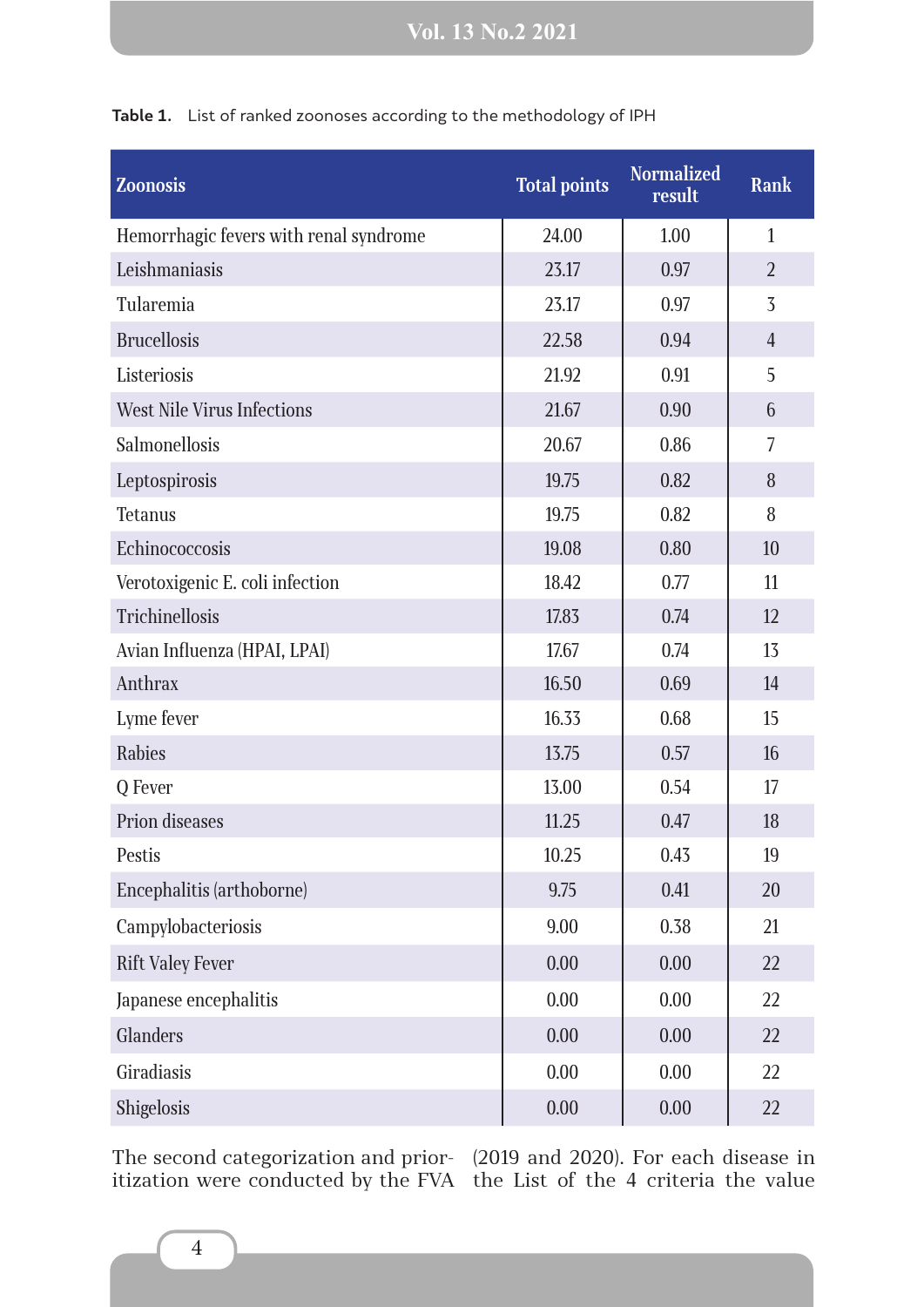### **ARCHIVES OF PUBLIC HEALTH**

from 0 to 3 is determined. After assigning the values for each disease the total numerical value is determined, which can range from 0 to 3. After obtaining the total numerical their order is given in Table 2.

value, diseases are sorted in order of the total numerical value from the highest to the lowest value. The zoonoses are extracted from the list and

| <b>Zoonosis</b>                                                                    | $\mathbf{A1}$    | B <sub>2</sub> | C <sub>3</sub> | G <sub>4</sub> | <b>Total score</b> |
|------------------------------------------------------------------------------------|------------------|----------------|----------------|----------------|--------------------|
| <b>Bovine Brucellosis</b>                                                          | 3                | 3              | 3              | 3              | 12                 |
| <b>Bovine Tuberculosis</b>                                                         | 3                | 3              | 3              | $\overline{3}$ | 12                 |
| Brucellosis in goats and sheep (with the<br>exception of Brucella ovis)            | 3                | 3              | 3              | 3              | 12                 |
| Salmonellosis (zoonotic salmonella) of im-<br>portance in public veterinary health | 3                | 3              | 3              | 3              | 12                 |
| Avian Influenza (HPAI and LPAI)                                                    | $\overline{2}$   | 3              | $\overline{3}$ | 3              | 11                 |
| West Nile Virus Fever                                                              | $\overline{0}$   | 3              | $\overline{2}$ | $\overline{2}$ | 7                  |
| Verotoxigenic E. coli                                                              | $\theta$         | 3              | $\overline{2}$ | $\overline{2}$ | 7                  |
| Rabies virus infection                                                             | $\theta$         | 3              | $\theta$       | 3              | 6                  |
| Echinococcosis                                                                     | 3                | 3              | $\theta$       | $\theta$       | 6                  |
| Campylobacteriosis                                                                 | 3                | 3              | $\theta$       | $\theta$       | 6                  |
| Listeriosis                                                                        | 3                | 3              | $\theta$       | $\theta$       | 6                  |
| Trichinellosis                                                                     | 3                | 3              | $\theta$       | $\theta$       | 6                  |
| Anthrax                                                                            | $\overline{2}$   | 3              | $\theta$       | $\theta$       | 5                  |
| Equine Encephalomyelitis                                                           | $\overline{2}$   | $\theta$       | $\overline{2}$ | $\theta$       | $\overline{4}$     |
| Glanders                                                                           | $\boldsymbol{0}$ | 3              | $\overline{0}$ | $\overline{0}$ | $\overline{3}$     |

**Table 2.** List of ranked zoonoses in veterinary health according to FVA

**Table 3.** List of zoonoses and vector borne diseases that are subject to mandatory reporting as diseases or microbiologically proven causes of disease in humans, and annual incidence of occurrence in North Macedonia in the period 2013-2019

|                                        | <b>CAI</b>     | <b>IPH</b> | <b>FVA</b> |
|----------------------------------------|----------------|------------|------------|
| Hemorrhagic fevers with renal syndrome | $\overline{0}$ | 0.69       | 0.250      |
| Leishmaniasis                          | 0.7            | 0.94       | 1.000      |
| <b>Tularemia</b>                       | $\overline{0}$ | 0.57       | 0.250      |
| <b>Brucellosis</b>                     | 1              | 0.8        | 0.500      |
| Listeriosis                            | 0.1            | 0.97       | 0.000      |
| West Nile Virus Infections             | $\overline{0}$ | 0.54       | 0.000      |
| Salmonellosis                          | 0.2            | 0.68       | 0.000      |
| Leptospirosis                          | $\overline{0}$ | 0.47       | 0.000      |
| <b>Tetanus</b>                         | $\theta$       | 0.82       | 0.000      |
| Echinococcosis                         |                | 0.74       | 0.500      |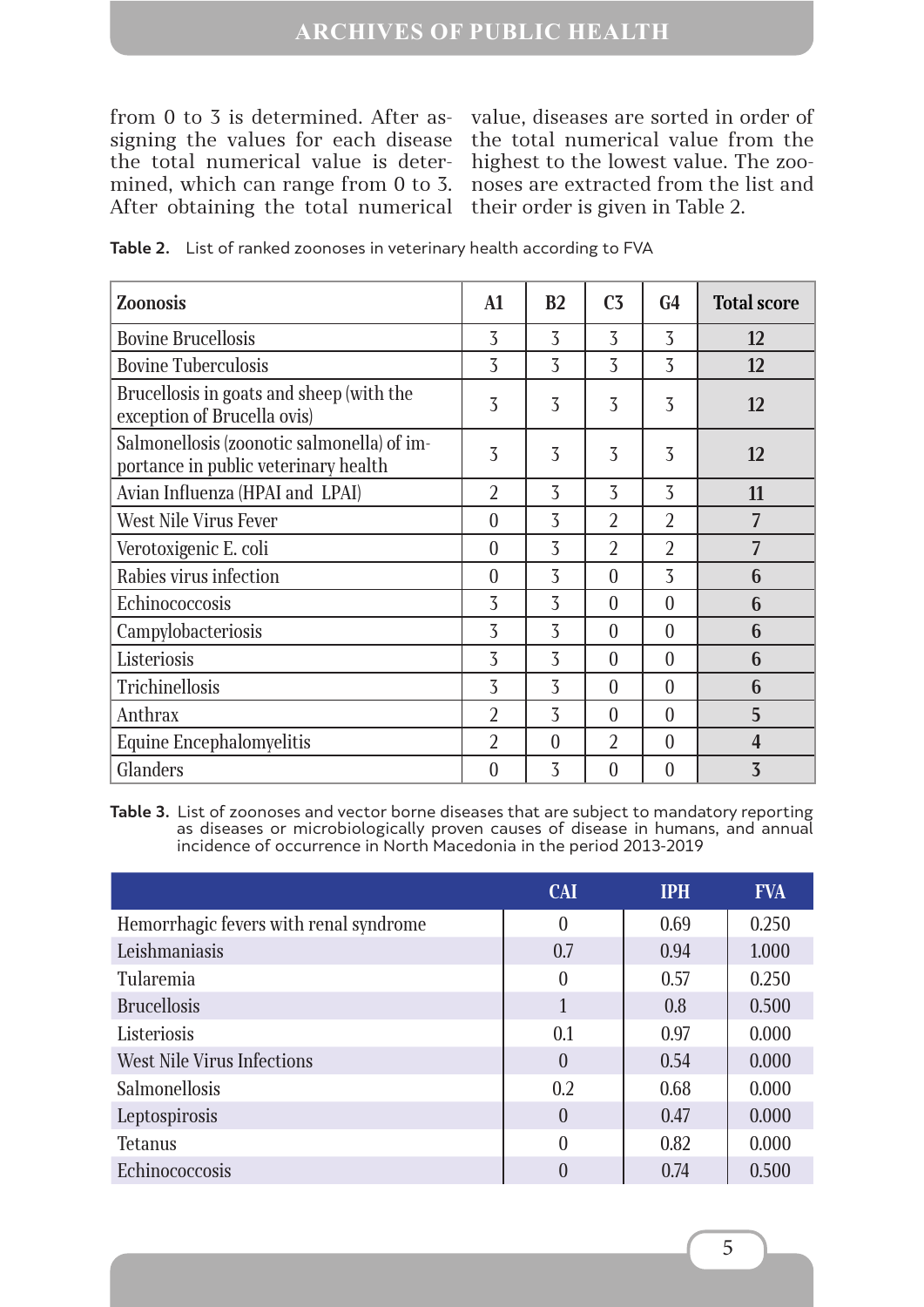| Verotoxigenic E. coli infection | $\overline{0}$ | 0.82     | 0.000 |
|---------------------------------|----------------|----------|-------|
| <b>Trichinellosis</b>           | 0.1            | 0.97     | 0.000 |
| Avian Influenza (HPAI, LPAI)    | $\theta$       | 0.43     | 0.000 |
| Anthrax                         | n.d            | 0.86     | 1.000 |
| Lyme fever                      | n.d            | 0.77     | 0.000 |
| <b>Rabies</b>                   | n.d            | $\theta$ | 0.000 |
| Q Fever                         | n.d            | 0.91     | 0.500 |
| Prion diseases                  | n.d            | 0.38     | 0.500 |
| Pestis                          | n.d            | $\theta$ | 0.000 |
| Encephalitis (arthoborne)       | n.d            | 0.9      | 0.583 |
| Campylobacteriosis              | n.d            | $\theta$ | 0.000 |
| <b>Rift Valey Fever</b>         | n.d            | $\theta$ | 1.000 |
| Japanese encephalitis           | n.d            | 0.74     | 0.917 |
| Glanders                        | n.d            | $\theta$ | 0.250 |
| <b>Encephalitis Arboborne</b>   | n.d            | 0.41     | 0.000 |

#### *Phase 3*

A total of 21 zoonoses that are important for the human and veterinary sector were selected. These diseases were ranked according to the stated criteria of the two previously prioritized and their comparison was performed.

With the prioritization conducted by IPH and FVA (semi-quantitative method Rist CDC) the first ranked 5 zoonoses were: hemorrhagic fevers with renal syndrome, leishmaniasis, tularemia, brucellosis and listeriosis.

With the prioritization carried out by the FVA (quantitative method modification of OIE), the first 5 ranked zoonoses were: bovine brucellosis, bovine tuberculosis, salmonellosis, avian influenza and West Nile fever.

A Cumulative Annual Incidence was taken as a control parameter. In the cumulative annual incidence, the first 5 ranked zoonoses were: echinococcosis, brucellosis, Lyme fever, leishmaniasis and tularemia.

A comparative overview of the ranked zoonoses from the two prioritizations compared to CAI is given in Table 4.

| Ranking        | <b>IPH</b>                                | <b>FVA</b>                                                                            | <b>Cumulative Annual</b><br><b>Incidence</b> |
|----------------|-------------------------------------------|---------------------------------------------------------------------------------------|----------------------------------------------|
|                | Hemorrhagic fevers<br>with renal syndrome | Bovine Brucellosis Brucellosis in<br>goats and sheep                                  | Echinococcosis                               |
| $\overline{2}$ | Leishmaniasis                             | <b>Bovine Tuberculosis</b>                                                            | <b>Brucellosis</b>                           |
| 3              | Tularemia                                 | Salmonellosis (zoonotic salmo-<br>nella) of importance in public<br>veterinary health | Lyme fever                                   |
| $\overline{4}$ | <b>Brucellosis</b>                        | Avian Influenza (HPAI and LPAI)                                                       | Leishmaniasis                                |
| 5              | Listeriosis                               | West Nile Virus Infections                                                            | Tularemia                                    |

**Table 4.** Comparative analysis of the top five ranked zoonoses with CAI.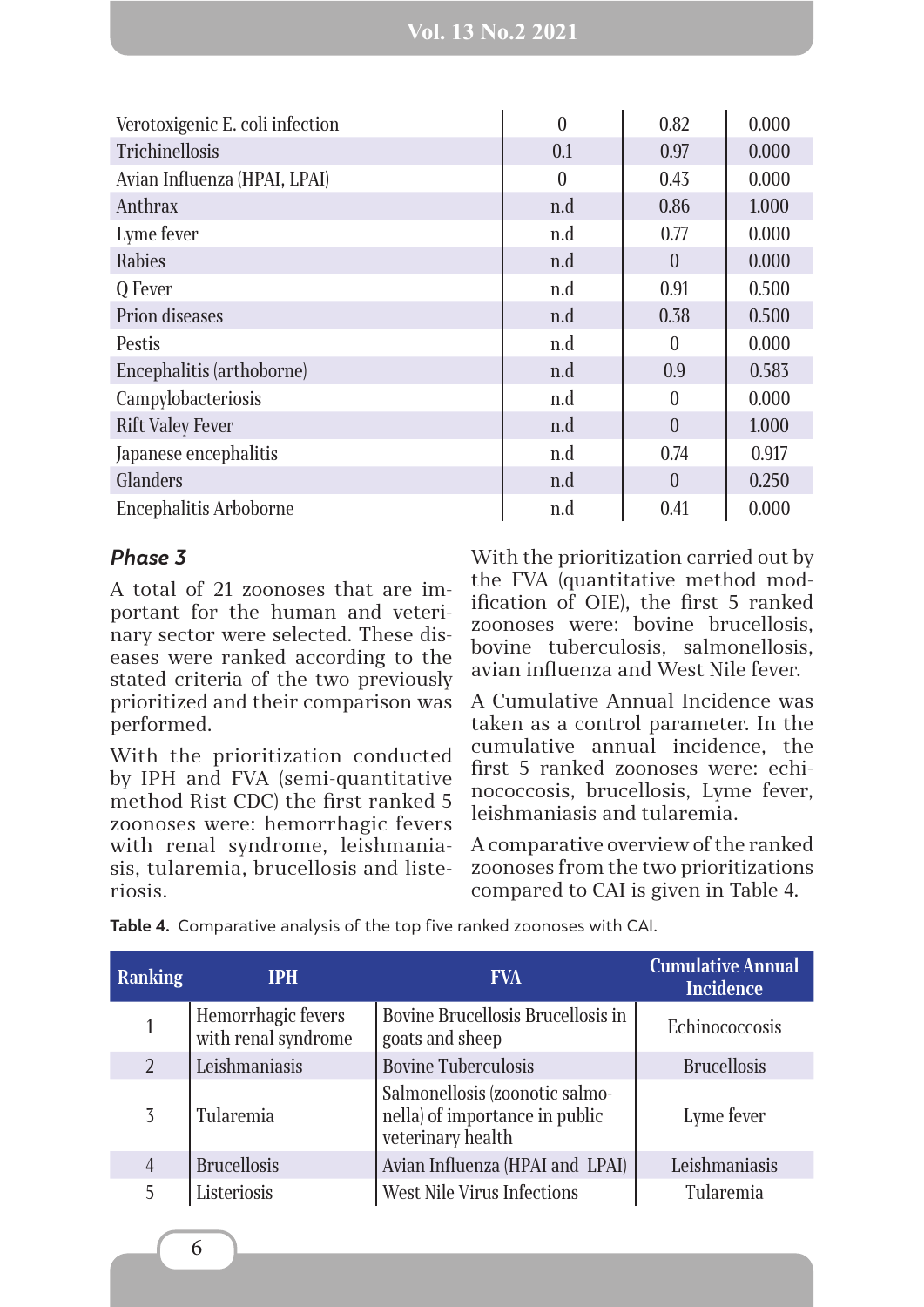## **Discussion**

A certain number of countries are prioritizing infectious diseases: the Netherlands<sup>11</sup>, Germany<sup>12</sup>; Canada<sup>13,14</sup>. Prioritization is also carried out by international organizations (WHO, OIE) or government agencies (ECDC) (EFSA) 15-19.

In Macedonia until 2019 there was no formalized and official prioritization of zoonoses. Establishing a system of scientifically based prioritization of zoonoses enables policy makers as well as risk managers to make evidence-based decisions (Cardoen 2009) and to develop targeted programs and interventions. To date, a number of different models have been developed, using different approaches and techniques.

Selecting or developing an appropriate method is a crucial step in implementing prioritization. Rist (2014) emphasizes the fact that the initial step in joint activities is the identification of diseases and / or pathogens that are of the greatest importance, so that limited financial and human resources can be effectively directed. Cardoen (2009) emphasizes the semiquantitative method as a method that overcomes the problems that arise with quantitative methods - lack of data and the problems that arise in qualitative methods as subjectivity. The choice of a national method is conditioned by the available data, their uniformity and the level of legislative and regulatory regulation of zoonoses at a given moment. An important factor in determining the methodology is the ultimate goal of prioritization.

Second, the selection of criteria on the basis of which the prioritization would be carried out is the most sensitive point, although it is the basic determinant for the performance of the method. It should be borne in mind that the choice of criteria is largely conditioned by both the context and the ultimate goal of prioritization. Quantitative methods are less arbitrary; real values are used, and the disadvantage is that they are extensive and require detailed processing of large amounts of data, and there can always be a problem that certain data may be missing.

Allocation of limited resources is a continuous problem of state institutions in charge of prevention and control of zoonotic agents and alimentary infections and intoxications1 . The results from qualitative and semi-quantitative approaches are highly dependent on the perception of individual experts, which requires further validation of the methodology and comparative analysis with other types of methodologies. Having in mind that the selection of categorization and prioritization criteria is a crucial element in the validity of the process itself, public health decisions should take into account all factors, including social values, public perception and opinion, as well as opinion of professional circles, actual policy and economic factors.

Regarding the comparative prioritizations, it can be seen that there are differences in the results. The results of the prioritization conducted only from the aspect of veterinary medicine do not correspond to the occurrence and incidence of zoonotic diseases in the human population and the prioritization conducted to the IPH.

According to CAI, the diseases with the highest incidence are echinococcosis, brucellosis, Lyme fever, leishmaniasis and tularemia per 100,000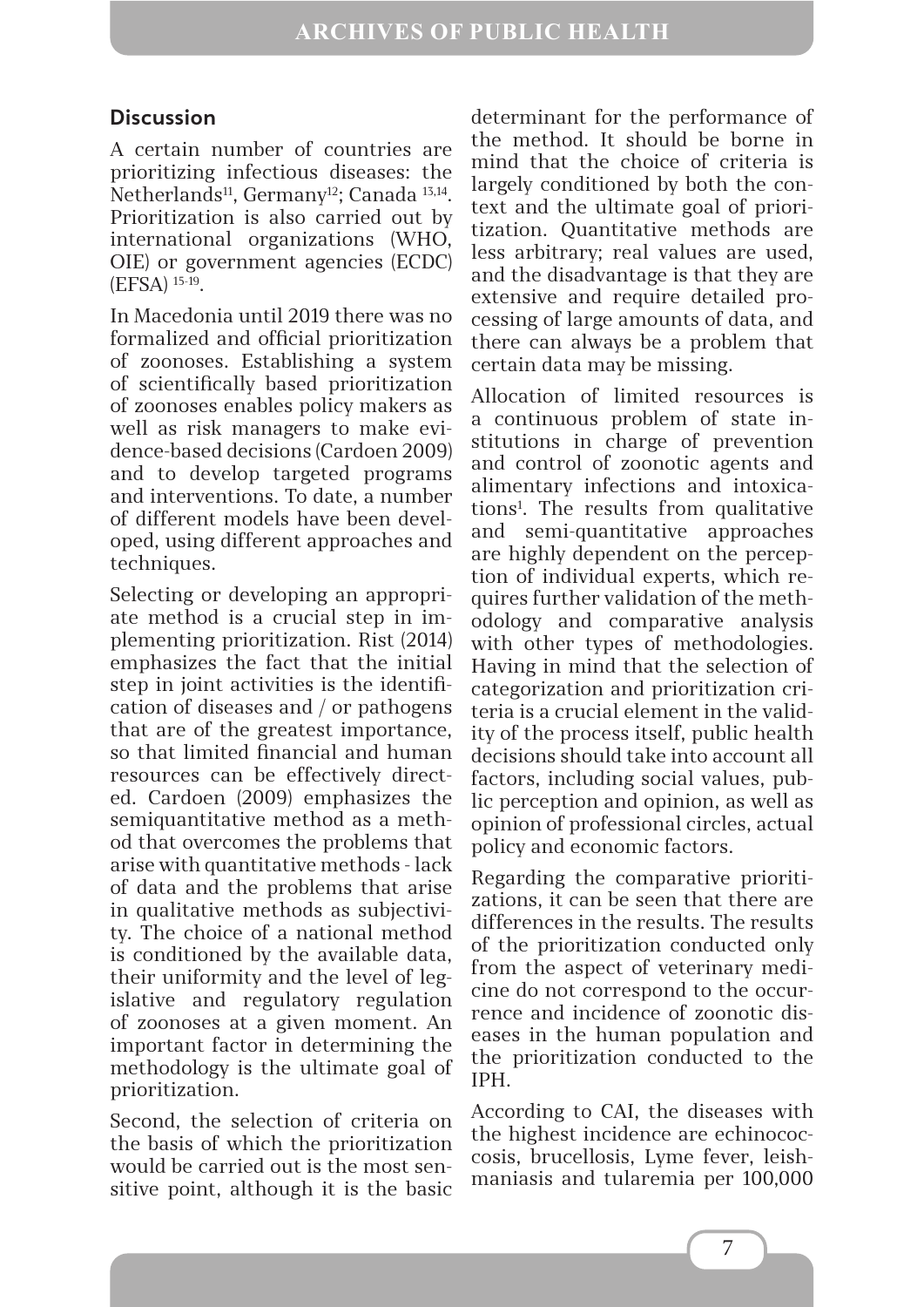inhabitants. The mentioned CAI also differ from the list of prioritization of IPH and FVA.

Only one disease (brucellosis) has been identified in all three lists. Tularemia and leishmaniasis have been identified in two lists, the other zoonoses are present only on individual lists.

If the most realistic data is taken, the actual occurrence of zoonoses in the human population, i.e. the cumulative annual incidence, it follows that the results of the prioritization of the two institutions do not overlap, and furthermore, they also differ from the actual situation on the ground.

The different ranking of individual zoonoses and the inability to provide a correlation with the values of the cumulative incidence indicate the need for a uniform integrated method of prioritization of zoonoses and the need to focus on zoonoses that have the most significant load.

In the context of the prioritization of zoonoses in the Republic of North Macedonia, two main factors are imposed in the development of the method.

The first factor and the main obstacle in this approach is the lack of an appropriate officially recognized methodology for the two segments of zoonoses (human medicine and veterinary medicine) as well as their insufficient integration and in some cases compatibility. This in turn results in an uncoordinated and therefore not always effective response to public health challenges and threats. It is necessary to provide a unique and flexible methodology that would be recognized and accepted by both sectors and which would simultaneously meet the needs of both sectors, taking into account their different priorities, opportunities and resources.

The second factor is that at the moment there is no uniformity of presentation of data between sectors at the national level and also at the international level. Therefore, the data from the EU institutions are used (in cases when there is data for North Macedonia), or international institutions when such data are not available at EU level. In all aspects, the prioritization method should be efficient in ranking, standardization, reproducibility and transparency.

The selection of criteria was made in accordance with the recommendations or methodologies of other authors. Efforts have been made to ensure a balanced share of the criteria in terms of human health and veterinary health. The findings are not analyzed in terms of their epidemiological and epizootic criteria, given that the main goal is to determine the different outcomes of prioritization when applying certain different methodologies, and display the results of the ranking.

The presented methodology has to be reproducible, standardized and transparently based on publicly available data, which allows its application to continue.

The first important point is that the medical and socio-economic impact, as well as the burden on public health is largely conditioned by the geographical and time period of occurrence2, which requires the prioritization to take place at the national level and in certain time periods. The second important point is enabling and using a unique and integrated methodology for the human and veterinary sector. The different ranking of individual zoonoses and the inability to provide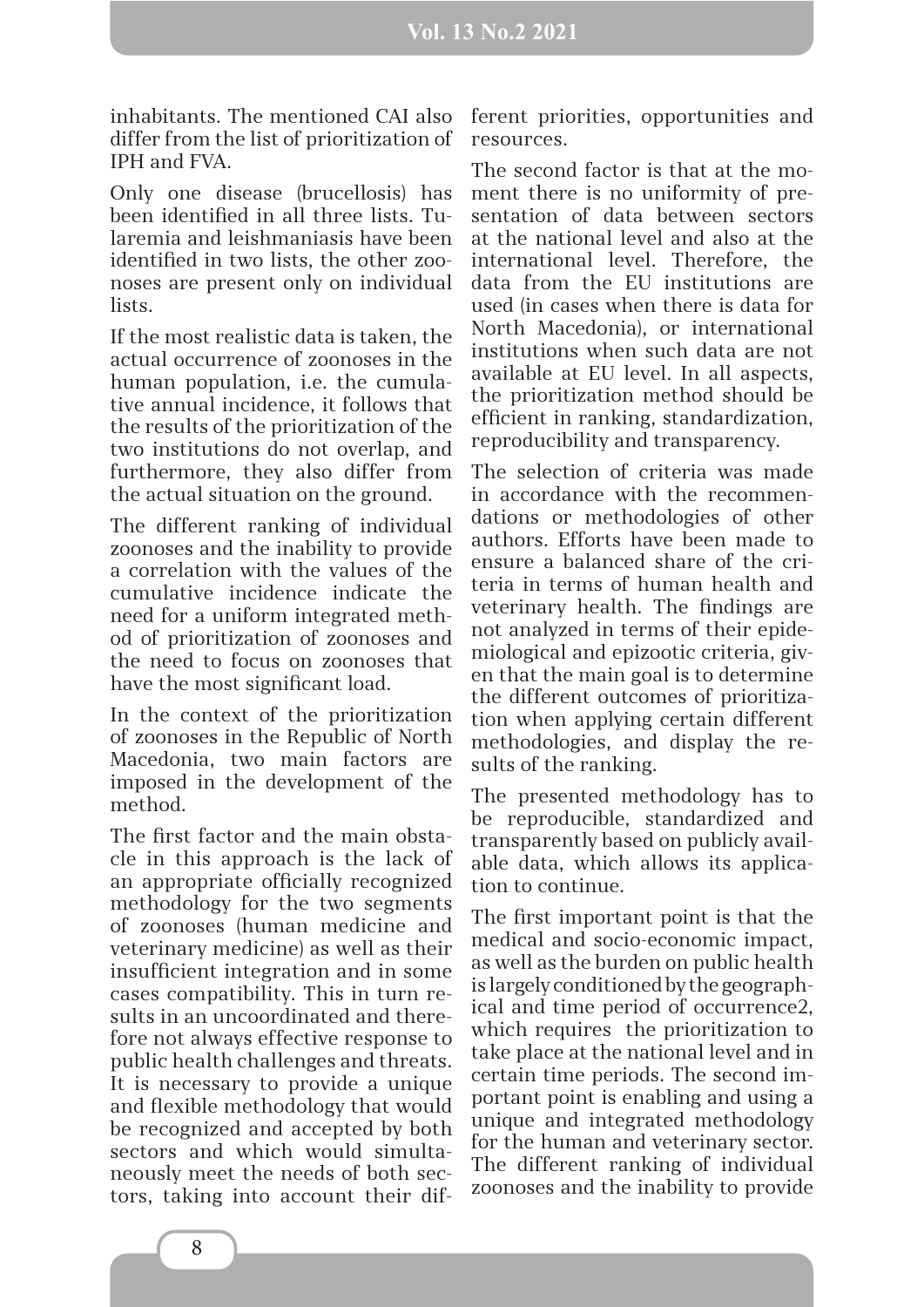a justified correlation with the values of the cumulative incidence indicate the need for a uniform integrated method of prioritization of zoonoses and the need to focus on the zoonoses that have the highest burden, and not the zoonoses for which there is greater awareness.

Continuous implementation over a period of time, with subsequent new inputs as a result of changes in prevalence and values of other criteria would allow obtaining a real picture. The development and implementation of an appropriate effective and applicable method for prioritizing diseases is imposed as a priority. A strong contribution to the common prioritization methodologies is the provision of a common position for effective and efficient supervision, coordinated and integrated laboratory capacity, multi-sectoral projections and forecasting, the construction of joint control and prevention strategies.

### **Conclusion**

The result of the prioritization process is a ranked list of zoonoses of equal importance to the human and veterinary sectors. Prioritization is an effective tool in creating and implementing health policies, especially in the parts where there is an overlap of sectors with different priorities (zoonoses, human and veterinary medicine).

A comparative analysis of the separate lists of priorities for human and veterinary medicine shows that only a certain percentage overlap. Zoonoses, and especially emergent and re-emerging diseases, pose a serious threat to both humans and animals. This presupposes an equal integrated response in both the human and veterinary sectors. Also, the presence of a number of zoonoses with endemic character, but also a more pronounced risk of new emergent diseases, determines the need to provide consensus on the methodology of prioritization of zoonotic diseases, and its formalization and institutionalization, as a crucial step towards identification and prioritization of zoonoses that would be the subject of joint programs and interventions.

Determination of uniform model can be an initial step in the formal identification and prioritization of zoonoses and pathogens that are of utmost importance to the state and with effective directing of financial resources. The method, based on the internationally recognized methodology, provides a process in which a priority list of zoonoses is prepared on a quantitative method, which allows to reduce the subjective approach to the lowest possible level, given that decisions are based on data, and not on estimation and opinions.

### **References**

- 1. Mangen MJ, Batz MB, Käsbohrer A, Hald T, Morris JG Jr, Taylor M, Havelaar AH. Integrated approaches for the public health prioritization of foodborne and zoonotic pathogens. Risk Anal 2010; 30(5): 782-97.
- 2. Munyua P, Bitek A, Osoro E, Pieracci EG, Muema J, Mwatondo A et al. Prioritization of zoonotic diseases in Kenya 2015. PLoS ONE 2016; 11(8): e0161576.
- 3. Brookes VJ, Del Rio Vilas VJ, Ward MP. Disease prioritization: what is the state of the art? Epidemiol Infect 2015 ;143(14):2911-22.
- 4. Cardoen S, Van Huffel X, Berkvens D, Quoilin S, Ducoffre G, Saegerman C, et al. Evidence-based semiquan-